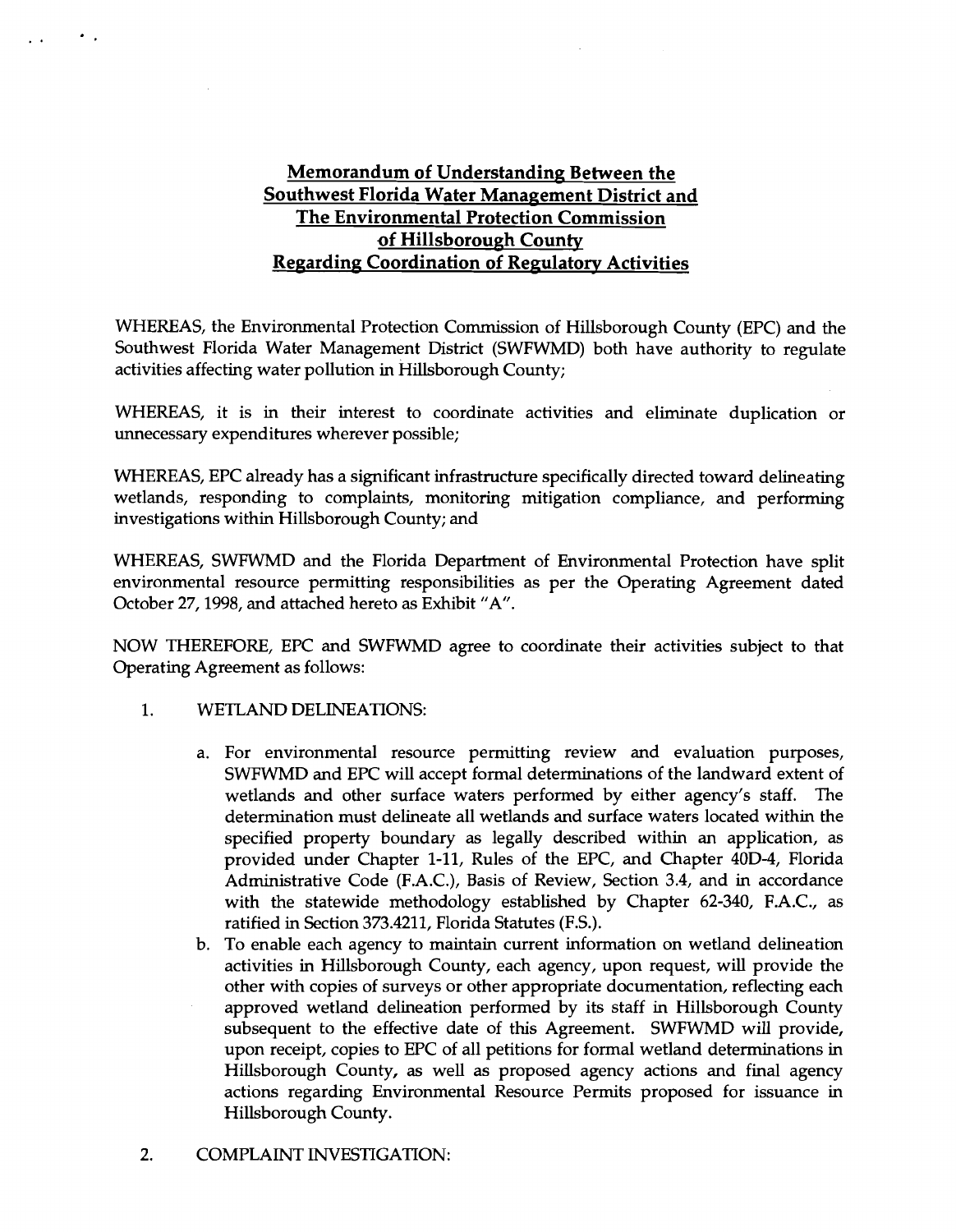- a. When SWFWMD staff observes or receives a complaint regarding activities in, on, or over wetlands or other surface waters, they will forward the complaint to EPC for investigation within 24 hours or as soon as reasonably practical thereafter. In notifying EPC, SWFWMD will not distinguish between cases involving thresholds, or exemptions in Rule 40D-4, F.A.C., or Chapters 373 or 403, F.S. After performing a site investigation, EPC will provide SWFWMD with a copy of all complaint investigation forms within 14 days. EPC will notify SWFWMD if unpermitted construction activities are observed, even if the construction is occurring landward of wetlands or waters.
- b. EPC will investigate all referred complaints on behalf of SWFWMD and, where appropriate, issue a Warning Notice or appropriate enforcement document. EPC will forward a copy of the Warning Notice or enforcement document to SWFWMD within 14 days of issuance. If the complaint is not substantiated or a minor violation can be resolved prior to the issuance of a Warning Notice or enforcement document, EPC will provide SWFWMD with a copy of the closed complaint form within 14 days of completion.
- c. SWFWMD may choose to intervene and independently pursue resolution of any case, and specifically those cases involving unpermitted activities in uplands, construction of appurtenances or works, or cases related to flooding or stormwater treatment. In such cases, SWFWMD will notify EPC in writing of its intent to independently conduct enforcement actions. Independent enforcement actions conducted by SWFWMD will not in any way be construed to preclude or diminish the ability or responsibility of EPC to independently conduct enforcement activities under its own rules.
- d. Nothing herein is intended to create an obligation on the part of EPC to conduct enforcement actions for those activities outside EPC jurisdiction under its own rules.

#### 3. MITIGATION COMPLIANCE MONITORING:

 $\mathbf{Q} = \mathbf{Q} \cdot \mathbf{Q} \mathbf{Q}^{-1}$ 

- a. As of the effective date of this Agreement, SWFWNID will delegate to EPC responsibility for monitoring compliance with Environmental Resource Permit (ERP) mitigation requirements for **all** wetland impacts occurring in Hillsborough County which are subject to Chapter 1-11, Rules of the EPC, when the mitigation site is located in Hillsborough County and the permit is issued after the effective date.
- b. SWFWMD will include EPC in any discussions regarding the development and implementation of District-wide mitigation success criteria guidelines that will be used to review mitigation sites for compliance with permit conditions. Deviation from such uniform guidelines may occur on a case-by-case basis. If deviation from the guidelines is warranted, EPC and SWFWMD will make reasonable efforts to jointly develop alternative success criteria.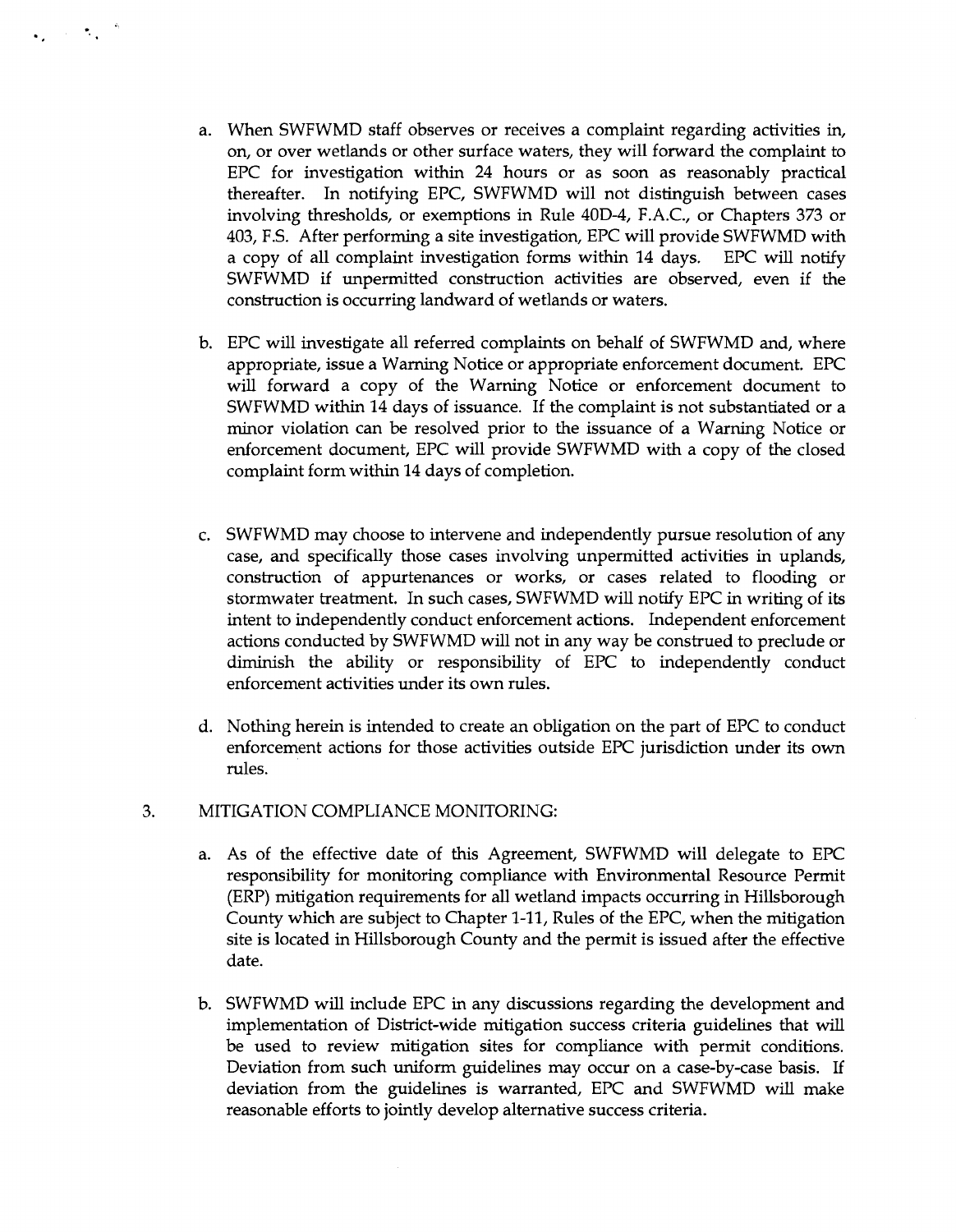Prior to EPC assuming responsibilities for compliance and monitoring oversight of a mitigation project, and prior to authorizing commencement of the required monitoring and maintenance period, both agencies will strive to conduct a joint initial compliance inspection of the site or sites within forty-five **(45)** days of SWFWMD's receipt of the construction completion report to ensure construction in accordance with the permitted plans. SWFWMD will formally transfer to EPC the mitigation information associated with an ERP permit within forty-five **(45)**  days of its receipt of the construction completion report unless as-built deviations exist which affect the mitigation site.

 $\mathcal{L}_{\mathbf{z}} = \mathcal{L}_{\mathbf{z}} \mathcal{L}_{\mathbf{z}}$ 

- Upon transfer of specific ERP mitigation permit responsibilities from SWFWMD to EPC, EPC staff will respond with a written acknowledgment of permit receipt. This acknowledgement shall be sent to an email address designated by SWFWMD for this purpose. All correspondence sent to permittees, or their agents, by either agency in regards to the monitored project shall be copied to the other agency.
- EPC will provide SWFWMD with quarterly reports that document the status of all ERP mitigation sites being monitored by EPC. Each quarterly report will reference the ERP number.
- Minor modifications of a permitted mitigation plan, such as changes in the species to be planted, may be made through written correspondence with the permittee or their agent. EPC will provide SWFWMD with copies of all correspondence related to such minor modifications in a timely manner and will note such changes in the quarterly status report.
- Major modifications of a permitted mitigation plan will require prior written approval by SWFWMD. EPC will not approve a major modification until prior written approval from SWFWMD has been received.
- Upon EPC's determination that a mitigation site has successfully complied with all EPC permit conditions, EPC will provide written notice to SWFWMD of the site's release from EPC's monitoring and maintenance requirements and EPC's intent to issue a Certificate of Completion for the site. An EPC Certificate of Completion issued for a site that is also subject to ERP permit conditions will specify that a separate release is required from SWFWMD, and that additional monitoring or maintenance activities may be required to meet the ERP conditions. EPC will not conduct any mitigation compliance activities for the site following issuance of the Certificate of Completion.
- i. Neither agency may release or modify a Conservation Easement, required by either agency, over a mitigation site subject to the jurisdiction of both agencies without the prior written approval of the other agency.
- For projects permitted prior to the effective date of this Agreement, EPC and SWFWMD will strive to coordinate site investigations and meetings regarding mitigation sites that appear to be out of compliance with permit conditions. EPC and SWFWMD will participate in joint training and information exchange to facilitate this coordination.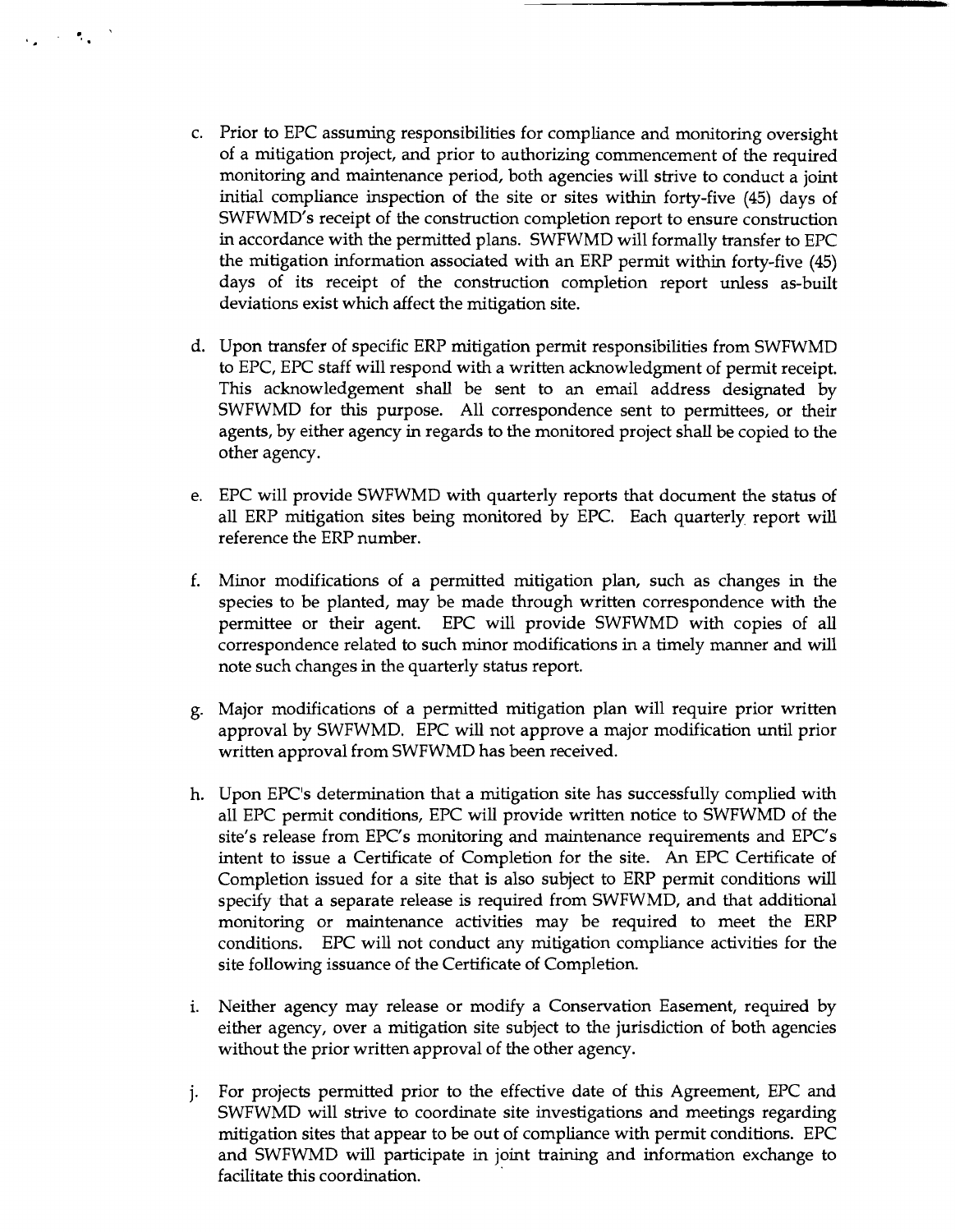- k. SWFWMD may retain ERP mitigation compliance responsibility for specific projects in its sole discretion upon written notification to EPC. In such cases, the ability and responsibility of EPC to independently conduct compliance activities under its own rules is not precluded or diminished in any way.
- 4. PRE-APPLICATION MEETINGS:

SWFWMD and EPC will notify applicants that representatives of the other agency may attend pre-application meetings unless the applicant objects.

This Agreement will take effect upon the signature by the Executive Director of the EPC and the Executive Director of the SWFWMD. The Agreement will be reviewed by the signatory agencies two (2) years subsequent to its date of execution to review its effectiveness. This Agreement can be modified by mutual agreement of the parties, or revoked by either party at any time upon notice to the other.

Hillsborough County Environmental Southwest Florida Water Protection Commission Management District

Fund of Primer S/14/*D* David L. Moore

Richard D. Garrity, Ph<sub>D</sub>. EPC Executive Director

 $\ddot{ }$  .

**YPJ- /b** -/\$- **6~~** 

| Reviewed and Approved by Legal<br>$22/10.71/10.4 \times 10^{-10}$<br>SWFWMD ATTORNEY |
|--------------------------------------------------------------------------------------|
|                                                                                      |
|                                                                                      |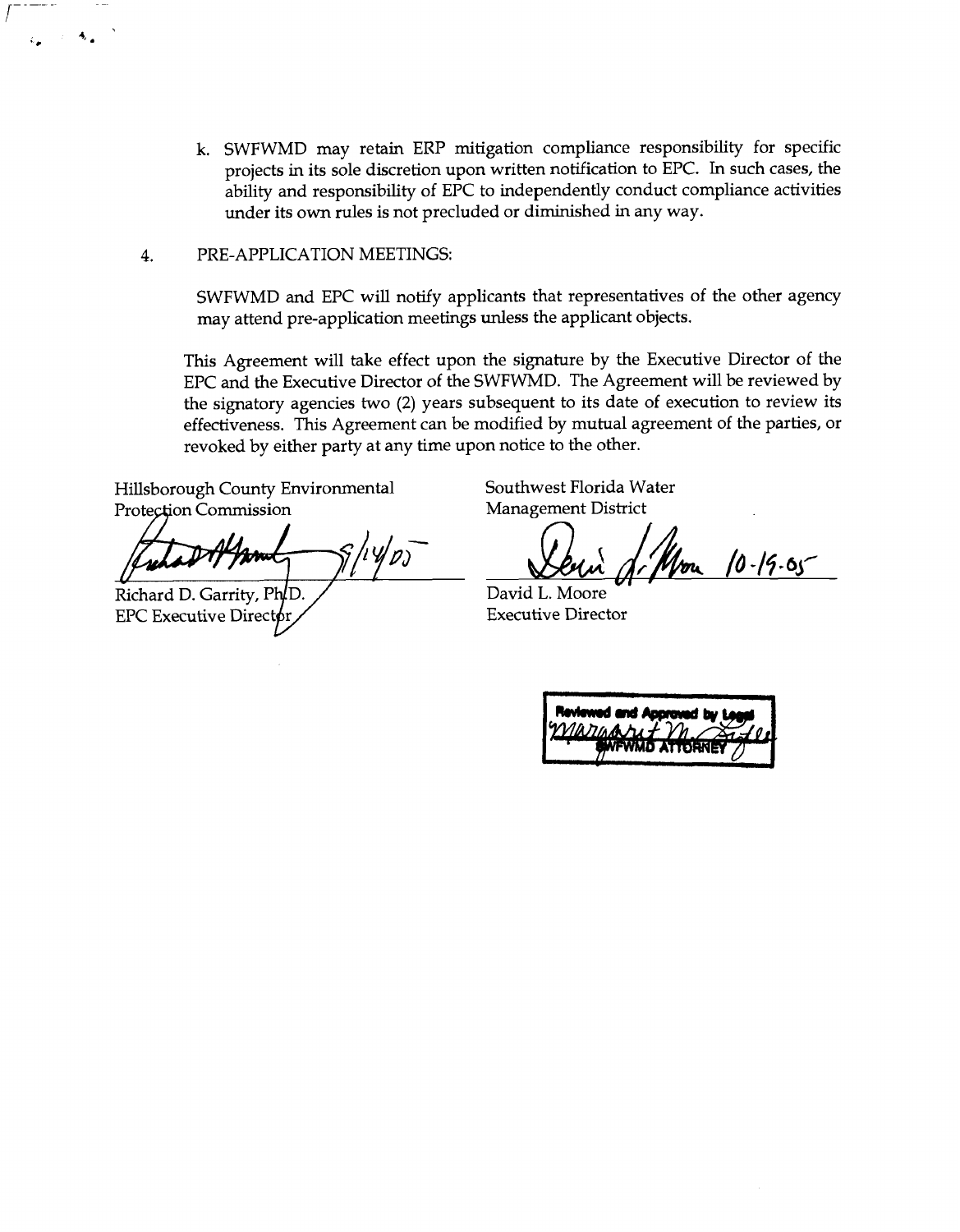**Operating Agreement Concerning Regulation** Under Part IV, Chapter 373, F.S., and **Aquaculture General Permits Under Section** 403.814, F.S., Between the SWFWMD and DEP

October 27, 1998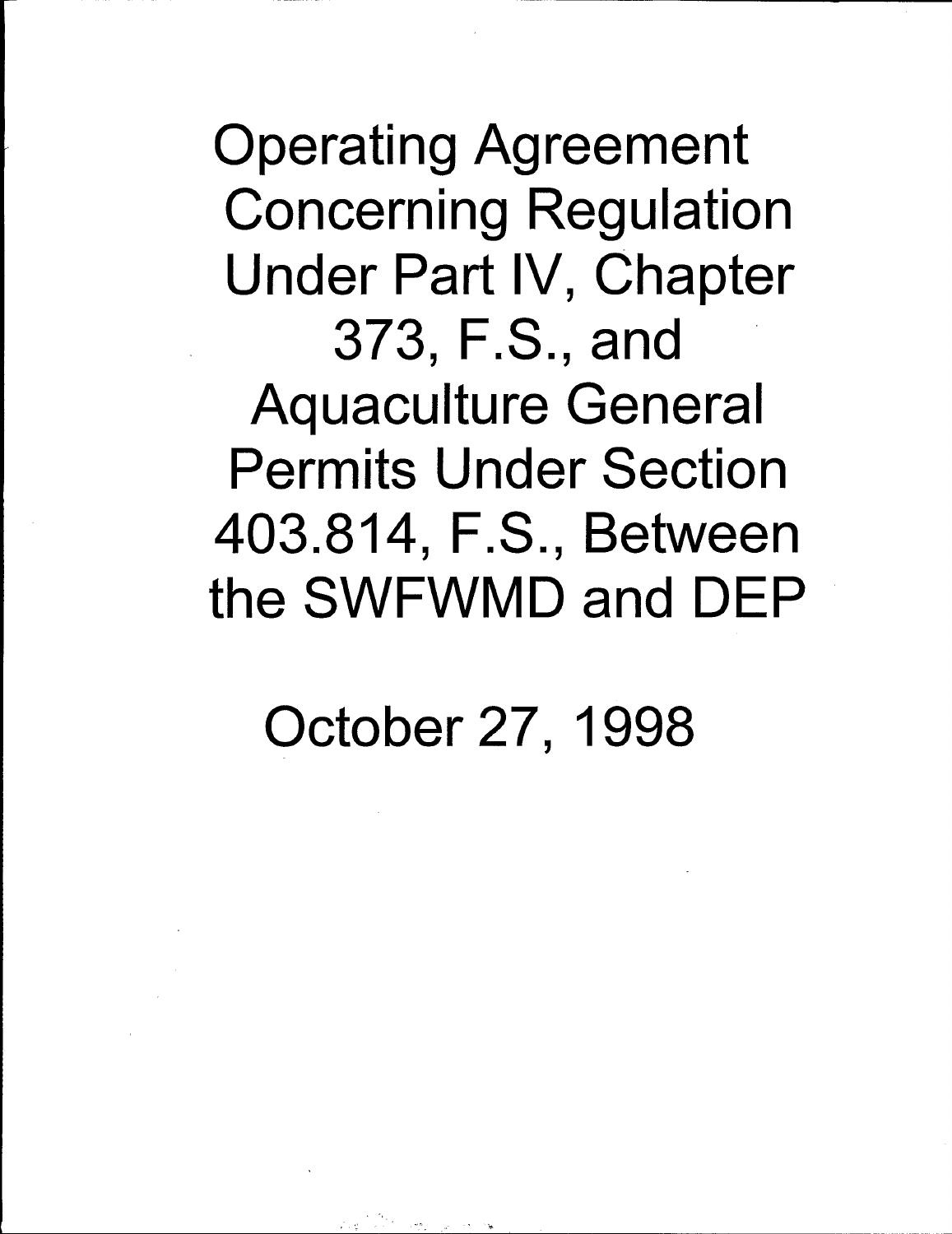## **OPERATING AGREEMENT CONCERNING** REGULATION UNDER PART IV, CHAPTER 373, F.S., AND AQUACULTURE GENERAL PERMITS UNDER SECTION 403.814, F.S., **BETWEEN** SOUTHWEST FLORIDA WATER MANAGEMENT DISTRICT **AND** DEPARTMENT OF ENVIRONMENTAL PROTECTION

### I. INTENT

The Southwest Florida Water Management District (DISTRICT) and the State of Florida Department of Environmental Protection (DEPARTMENT) enter into this operating agreement to further streamline environmental permitting, while protecting the environment. This agreement divides responsibility between the DISTRICT and the DEPARTMENT for the exercise of their authority regarding permits, compliance, and enforcement under Part IV, Chapter 373, F.S. This agreement also divides responsibility between the DISTRICT and DEPARTMENT regarding formal wetland determinations pursuant to Subsection 373.421(2) through (5), F.S. Finally, this agreement is intended to reflect the aquaculture provisions of Subsection 373.046(5), F.S., and the delegation of Chapter 403, F.S., aquaculture general permitting authority under Section 403.814, F.S. It is a goal of this operating agreement that the division of responsibilities provide no reduction in levels of compliance monitoring and enforcement and, where possible, allow increased levels of compliance monitoring and enforcement.

This agreement supersedes the following agreements: Operating Agreement Concerning Management and Storage of Surface Waters Regulation, and Wetland Resource Regulation Between Southwest Florida Water Management District and Department of Environmental Regulation, dated August 10, 1992; and the First Amendment to Operating Agreement Concerning Management and Storage of Surface Waters Regulation, and Wetland Resource Regulation Between Southwest Florida Water Management District and Department of Environmental Regulation, dated February 17, 1994 and Operating Agreement Concerning Regulation Under Part IV, Chapter 373, F.S., Between Southwest Florida Water Management District and Department of Environmental Protection dated September 27, 1994.

As a future step to further increase the efficiency and effectiveness of environmental permitting, the DEPARTMENT and the DISTRICT shall jointly pursue further integration and streamlining of federal and state wetlands regulations.



- 1 -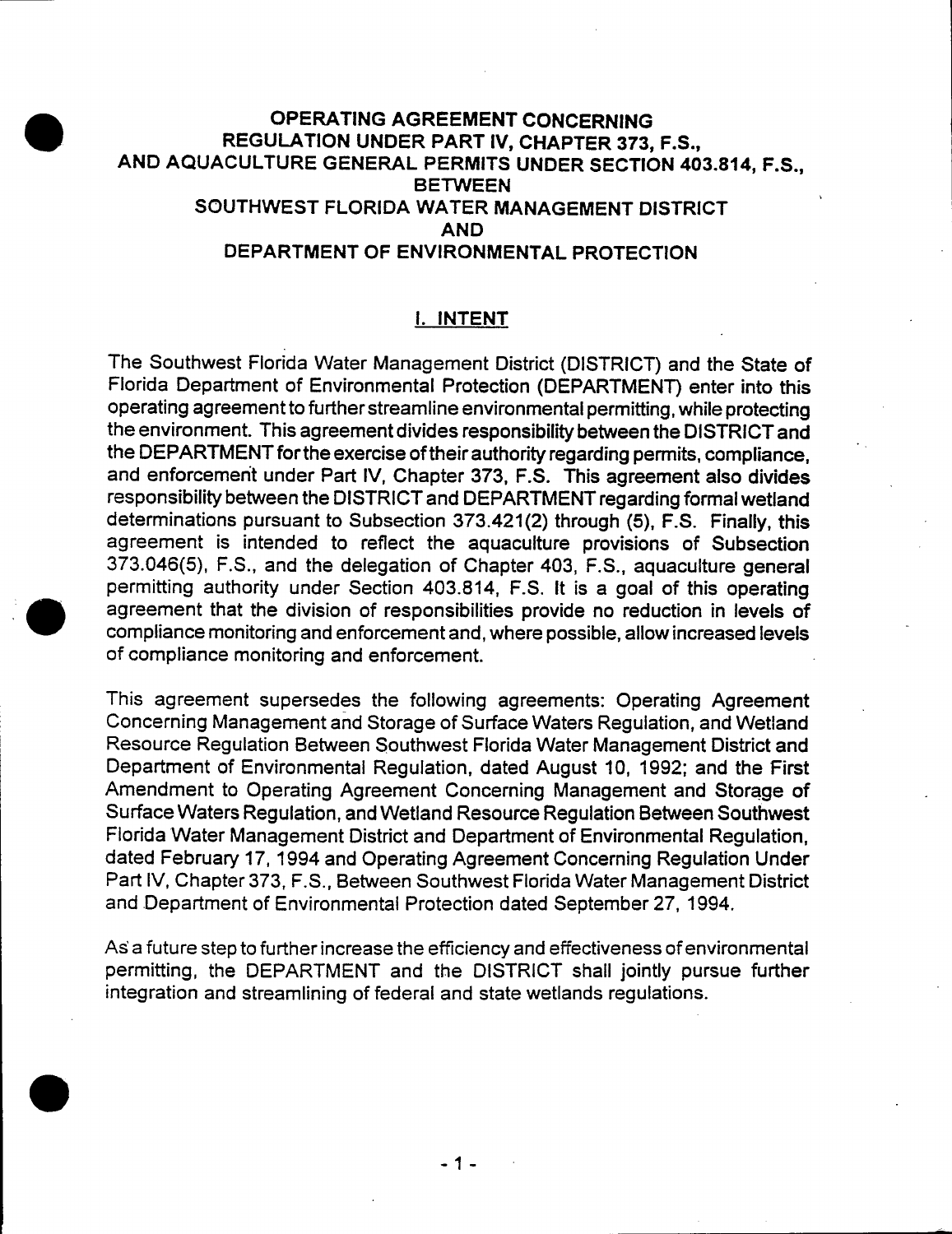# **II. RESPONSIBILITIES OF DISTRICT AND DEPARTMENT**

# A. DEPARTMENT Responsibilities

#### $1<sub>1</sub>$ **Permits and Variances**

The DEPARTMENT shall review and take final action on all applications for permits and petitions for variances, under Part IV, Chapter 373, F.S., and variances or waivers under Section 120.542, F.S., for the project types listed in a. through r. below. The permit applications encompassed within the DEPARTMENT's responsibilities hereunder include those submitted for wetland resource (dredge and fill) permits and management and storage of surface waters (MSSW) permits, pursuant to Subsections 373.414(11) through (16), F.S., as well as those submitted for environmental resource permits. However, the division of responsibilities for permitting aquaculture facilities is covered exclusively in Section II.E of this agreement.

All solid waste management facilities that require a permit under  $a.$ Chapter 403, F.S. However, the DISTRICT shall review and take final action on permit applications when the solid waste management facility qualifies for a solid waste general permit and is merely an incidental component of a project for which the DEPARTMENT does not review and take final action on permit applications under any other paragraph in Section II.A.1. of this agreement.

Hazardous waste facilities that require a permit under Chapter 403, b.  $F.S.$ However, the DISTRICT shall review and take final action on permit applications when the storage of hazardous waste is merely an incidental component of a project for which the DEPARTMENT does not review and take final action on permit applications under any other paragraph in Section II. A. 1. of this agreement.

Domestic wastewater treatment facilities that require a permit under  $\mathbf{C}$ . Chapter 403, F.S., including effluent disposal sites. However, the DISTRICT shall review and take final action on permit applications for:

That part of a facility which constitutes the application of  $(1)$ reclaimed water to irrigate crops, golf courses, or other landscapes;

That part of a facility which constitutes the application of  $(2)$ reclaimed water to rehydrate wetlands or to provide artificial recharge to reduce or mitigate drawdown impacts due to well withdrawals; and

Those facilities which address any of the requirements of  $(3)$ Chapters 40D-4, or 40D-40, F.A.C., through a system or activity which is not fully contained on the domestic wastewater facility site, but which is part of a larger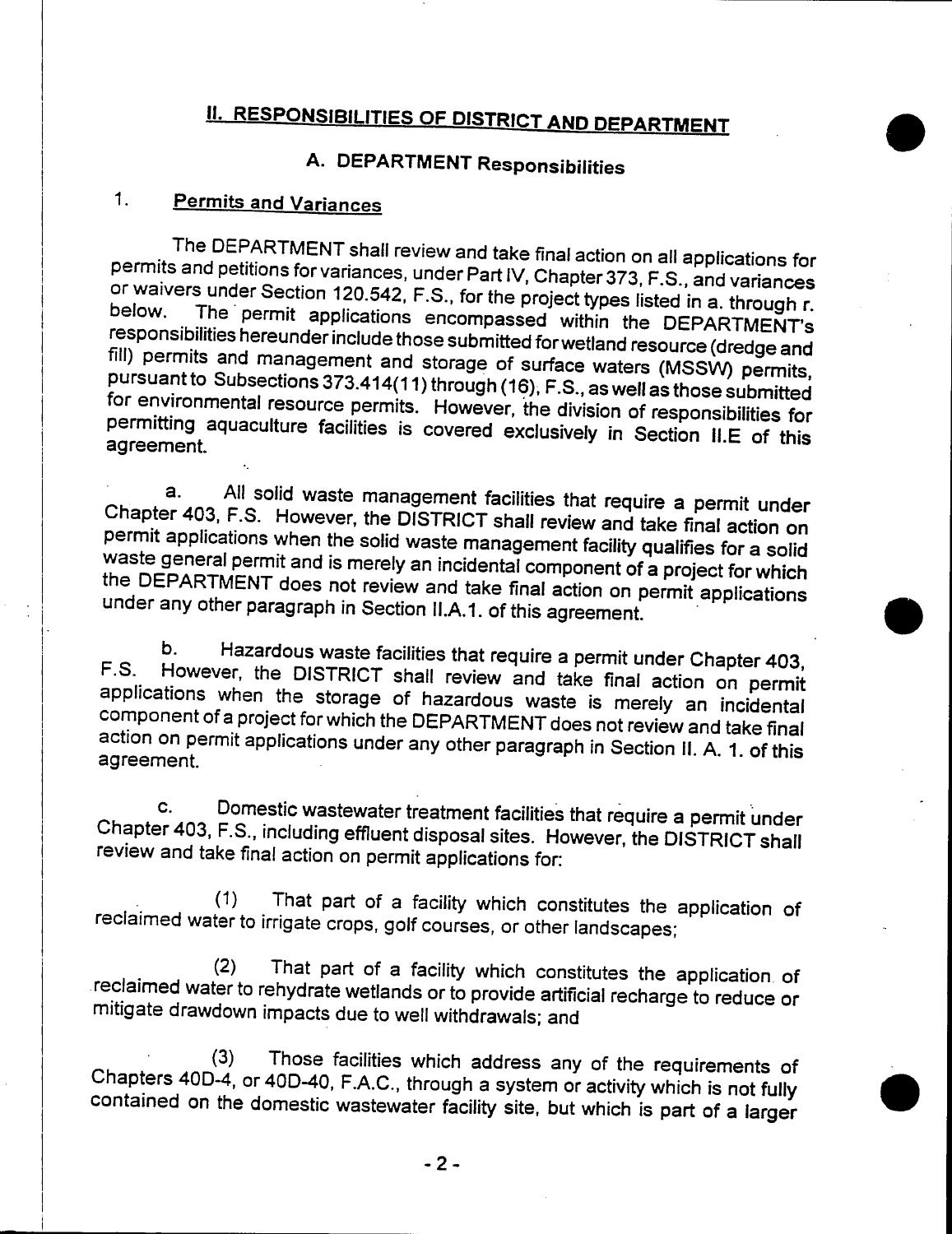project for which the DEPARTMENT does not review and take final action on permit applications under any other paragraph in Section II.A.1. of this agreement.

Industrial wastewater treatment facilities that require a permit under  $\mathsf{d}$ . Chapter 403, F.S. However, the DISTRICT shall review and take final action on permit applications for:

Those facilities that qualify for a general permit pursuant to  $(1)$ Sections 62-660.801 (Laundromat Wastewater Disposal Systems), 62-660.802 (Pesticide Waste Degradation Systems), 62-660.803 (Car Wash Recycle Systems), 62-660.805 (Tomato Wash Water Disposal), or 62-621.300(2) (Generic Permit for the Discharge of Produced Ground Water from any Non-Contaminated Site Activity), F.A.C.;

The excavation of a borrow pit which does not involve any on- $(2)$ site material grading or sorting;

Those facilities in which the industrial wastewater component  $(3)$ is merely an HVAC (heating, ventilation, and air conditioning) cooling tower discharge, or other industrial wastewater treatment facility which is merely an incidental component of a project for which the DEPARTMENT does not review and take final action on permit applications under any other paragraph in Section II.A.1. of this agreement; and

That part of a facility which constitutes the application of treated  $(4)$ industrial wastewater to irrigate crops or landscapes.

All mining projects, including phosphate, heavy minerals, fuller's earth, e. peat, limerock, sand, gravel, and shell. However, the DISTRICT shall review and take final action on permit applications for borrow pits which have no on-site material grading or sorting facilities.

 $f_{\cdot}$ Power plants and electrical distribution and transmission lines and other facilities related to the production, transmission and distribution of electricity.

g. Communication cables and lines.  $\mathbf{r}$ 

h. Natural gas or petroleum exploration, production, and distribution activities and facilities, product pipelines, and other facilities related to the exploration, production, and distribution of natural gas and petroleum.

i. Docking facilities, boardwalks, shore protection structures, and piers, including the adjacent docking and boating related development and navigational dredging. Adjacent docking and boating related development includes parking areas for the docking facility, dry storage facilities, boat sale and supply facilities,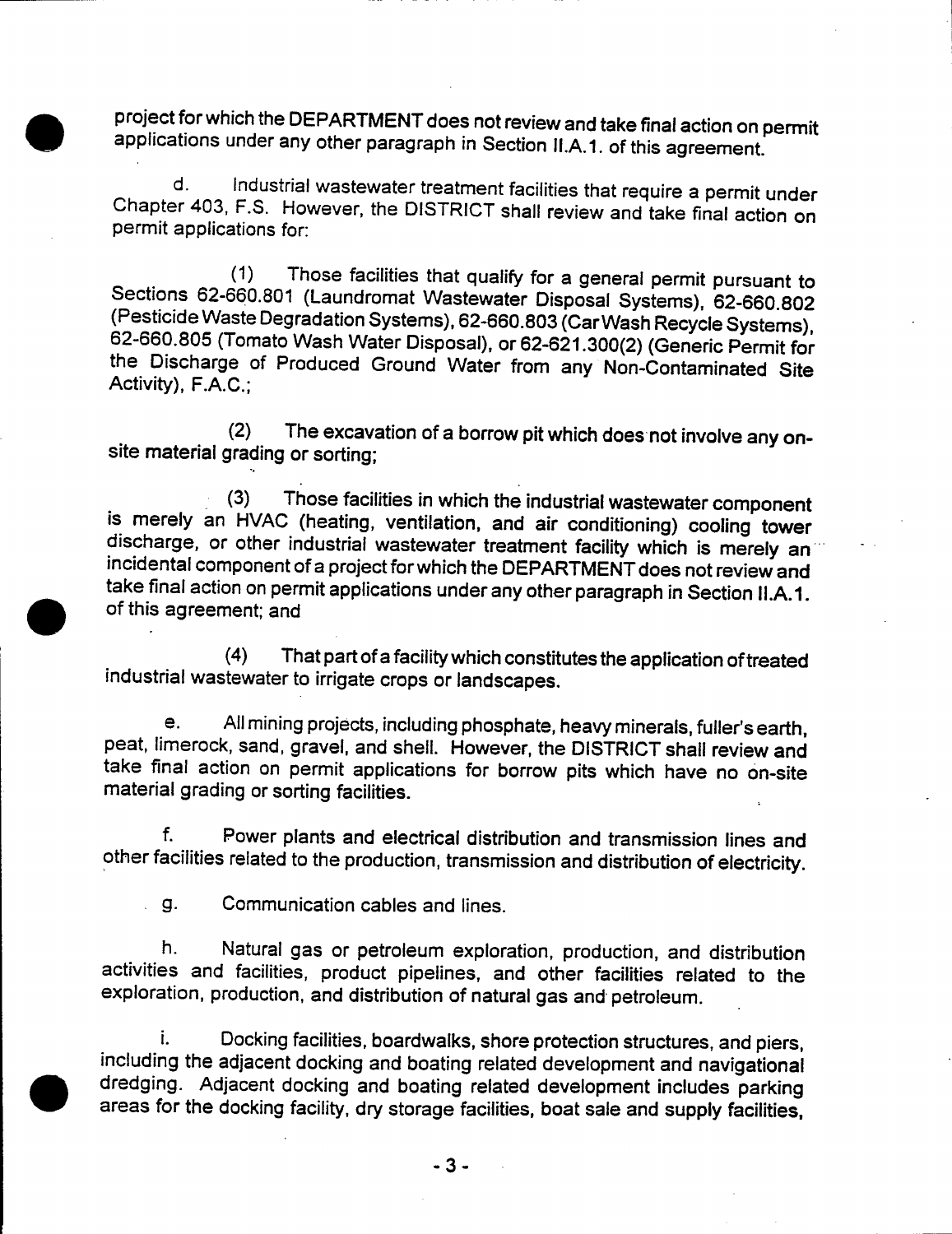maintenance and repair facilities, associated seafood loading and processing facilities, restaurants, harbor master and marina administration facilities. Residential development and other commercial development is not considered docking and boating related. The DEPARTMENT shall also review and take final action on permit applications for docking, boating related, boardwalk, shore protection or pier projects which include existing project related commercial or residential development that does not have a previously issued DISTRICT permit under Part IV of Chapter 373, F.S., and which do not propose new project related commercial or residential development. The DISTRICT shall review and take final action on permit applications for all docking facilities, boardwalks, shore protection structures, and piers, including adjacent docking and boating related development and navigational dredging, whenever such facilities are part of a larger plan of other commercial or residential development that has received or requires a permit under Part IV of Chapter 373, F.S.

Systems proposed in whole or in part seaward of the coastal j. construction control line (CCCL). The CCCL has been established in the following counties: Pinellas through those portions of Charlotte within the area of the DISTRICT. In counties where a CCCL has not been established, systems proposed in whole or in part seaward of a point 50 feet above the mean high water line at any riparian coastal location fronting the Gulf of Mexico or Atlantic coast shoreline of the state, exclusive of bays, inlets, rivers, bayous, creeks, passes, and the like.

k. Projects constructed, operated or maintained by the DISTRICT; however, activities of the DISTRICT permitted under Sections 403.91-403.929, F.S., or the rules adopted pursuant to those statutes, and activities of the DISTRICT which did not require a permit under such statutes or rules, shall not require a permit under Part IV of Chapter 373, F.S., provided such activities are part of a project which was commenced prior to October 3, 1995.

Navigational dredging conducted by governmental entities except L. where associated with a larger project that is otherwise the responsibility of the DISTRICT for review and final action.

Seaports and adjacent seaport related development where the m. applicant or property owner is a port authority as defined in Subsection 315.02(2),  $F.S.$ 

A system which serves only one single family dwelling unit, duplex, n. triplex, or quadruplex (hereinafter referred to as residential unit), except (i) where the residential unit is part of a larger common plan of development or sale proposed by the applicant, or (ii) where the residential unit is only an incidental part of a parcel that is otherwise used for agricultural activities for which a permit has been issued or is required under Part IV, Chapter 373, F.S.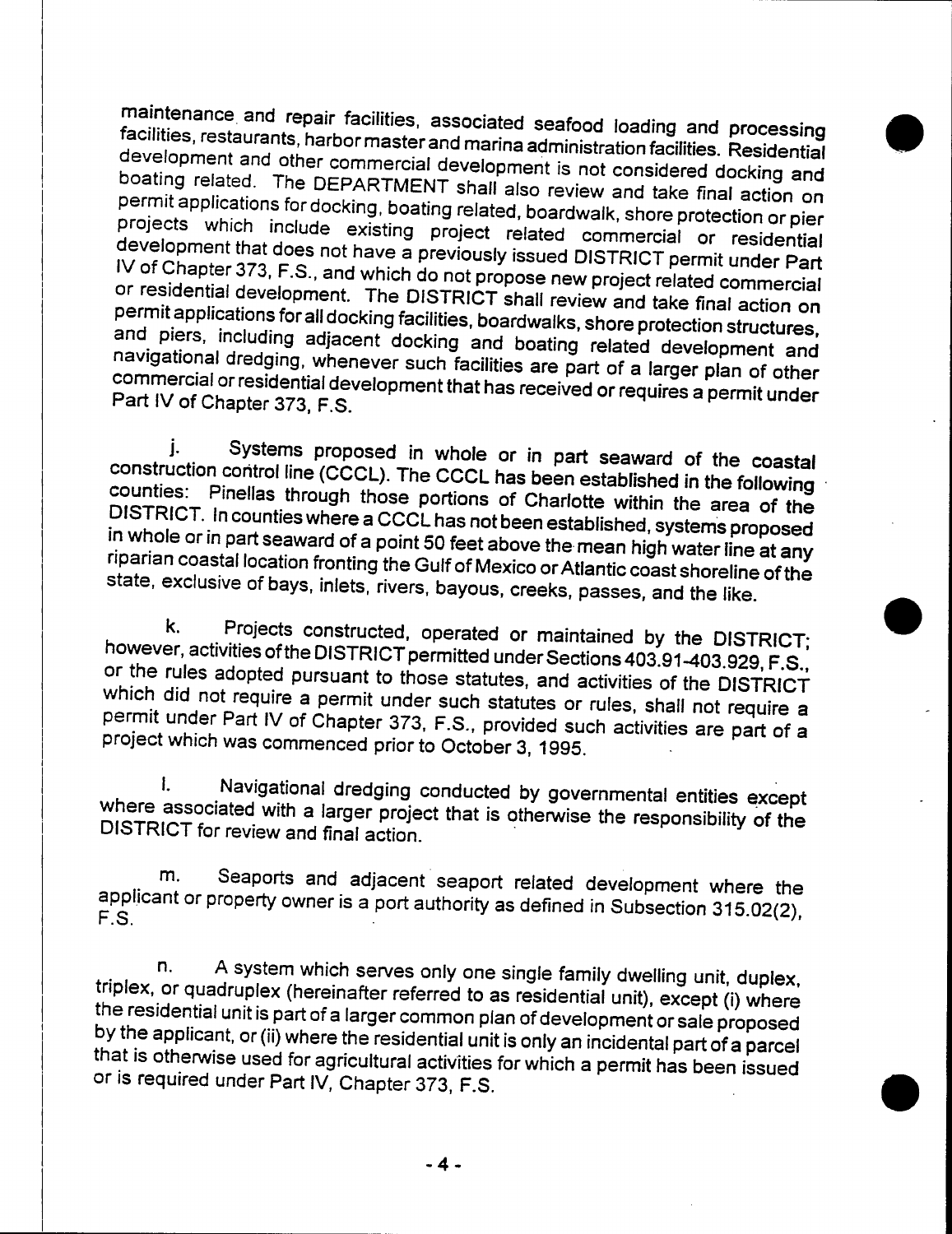The following systems in wetlands or other surface waters when they  $\mathbf{o}$ . are not part of a larger plan of development: boat ramps, ski jumps, ski slalom courses, aids to navigation, mooring buoys and fields, piling supported structures which are not physically connected to uplands, aquatic plant management activities regulated under Chapter 369, F.S., fish attractors, artificial reefs, treasure salvage, and archeological research or exploration.

Temporary systems proposed for commercial film productions. D.

High speed rail facilities under Sections 341.321 through 341.386, q. F.S.

Magnetic levitation demonstration projects under Sections 341.401 r. through 341.422, F.S.

#### $2.$ **Formal Determinations**

The DEPARTMENT shall review and take final action on petitions for formal determinations of the extent of wetlands and other surface waters pursuant to Section 373.421, F.S., filed by entities regarding properties on which they propose to undertake activities for which the DEPARTMENT would have permitting responsibility under this agreement.

The DEPARTMENT shall provide the DISTRICT with copies of formal determinations of the extent of wetlands or other surface waters issued by the DEPARTMENT.

#### $3<sub>1</sub>$ **Mitigation Banks**

The DEPARTMENT shall review and take final action on all permit  $a.$ applications for mitigation banks, under Part IV, Chapter 373, F.S., filed by:

 $(1)$ Entities which propose mitigation banks primarily to offset the impacts of solid waste management facilities for which the DEPARTMENT is responsible under Section II.

Entities engaged in the business of mining which propose  $(2)$ mitigation banks primarily to offset the impacts of mining projects for which the DEPARTMENT is responsible under Section II.

 $(3)$ Entities engaged in the business of power production which propose mitigation banks primarily to offset the impacts of power plants or electrical distribution or transmission lines or other facilities related to the production, transmission or distribution of electricity for which the DEPARTMENT is responsible under Section II.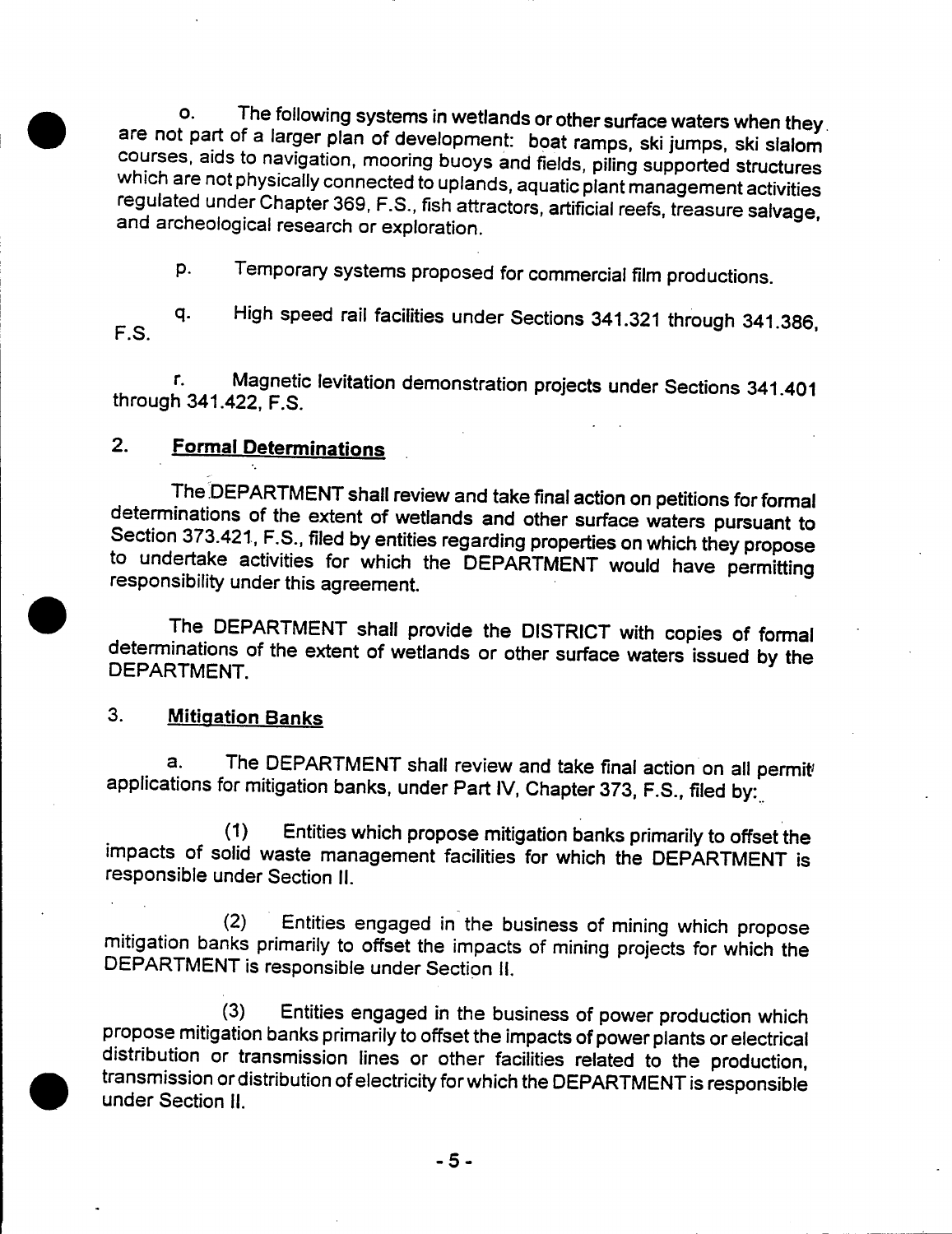$(4)$ Entities engaged in the business of communication transmission which propose mitigation banks primarily to offset the impacts of communication cables or lines for which the DEPARTMENT is responsible under Section II.

Entities engaged in the business of natural gas or petroleum  $(5)$ exploration, production, or distribution which propose mitigation banks primarily to offset the impacts of natural gas or petroleum exploration, production or distribution activities or facilities, or product pipelines for which the DEPARTMENT is responsible under Section II.

Governmental entities which propose mitigation banks primarily  $(6)$ to offset the impacts of navigational dredging which they conduct for which the DEPARTMENT is responsible under Section II.

Port authorities as defined in Subsection 315.02(2), F.S., which  $(7)$ propose mitigation banks primarily to offset the impacts of seaports or adjacent seaport related development for which the DEPARTMENT is responsible under Section II.

> $(8)$ The DISTRICT.

For the purposes of Section II.A.3., "primarily to offset" shall mean that b. greater than 50 percent of the assigned mitigation credits from the proposed mitigation bank are proposed to offset impacts which result from the project type as specified in one of paragraphs (1) through (7) of Section II.A.3.a. However, nothing in Section II.A.3. shall prohibit a banker from using, selling, or transferring credits to offset impacts other than those identified in Section II.A.3. as specified in the mitigation bank permit.

# **B. DISTRICT Responsibilities**

The DISTRICT shall review and take final action on all applications for  $\mathbf{1}$ . permits, petitions for variances, and petitions for formal determination under part IV, Chapter 373, F.S., and variances and waivers under Section 120.542 F.S., except for those identified as the DEPARTMENT's responsibility under this operating agreement, except as provided in Section II.E. of this agreement. The permit applications encompassed within the DISTRICT's responsibility hereunder include those submitted for wetland resource permits and MSSW permits, under Subsections 373.414(11) through (16), F.S., as well as those submitted for environmental resource permits.

 $2<sub>1</sub>$ The DISTRICT shall review and take action on projects constructed, operated or maintained by the DEPARTMENT. However, activities of the DEPARTMENT permitted under Sections 403.91-403.929, F.S., or the rules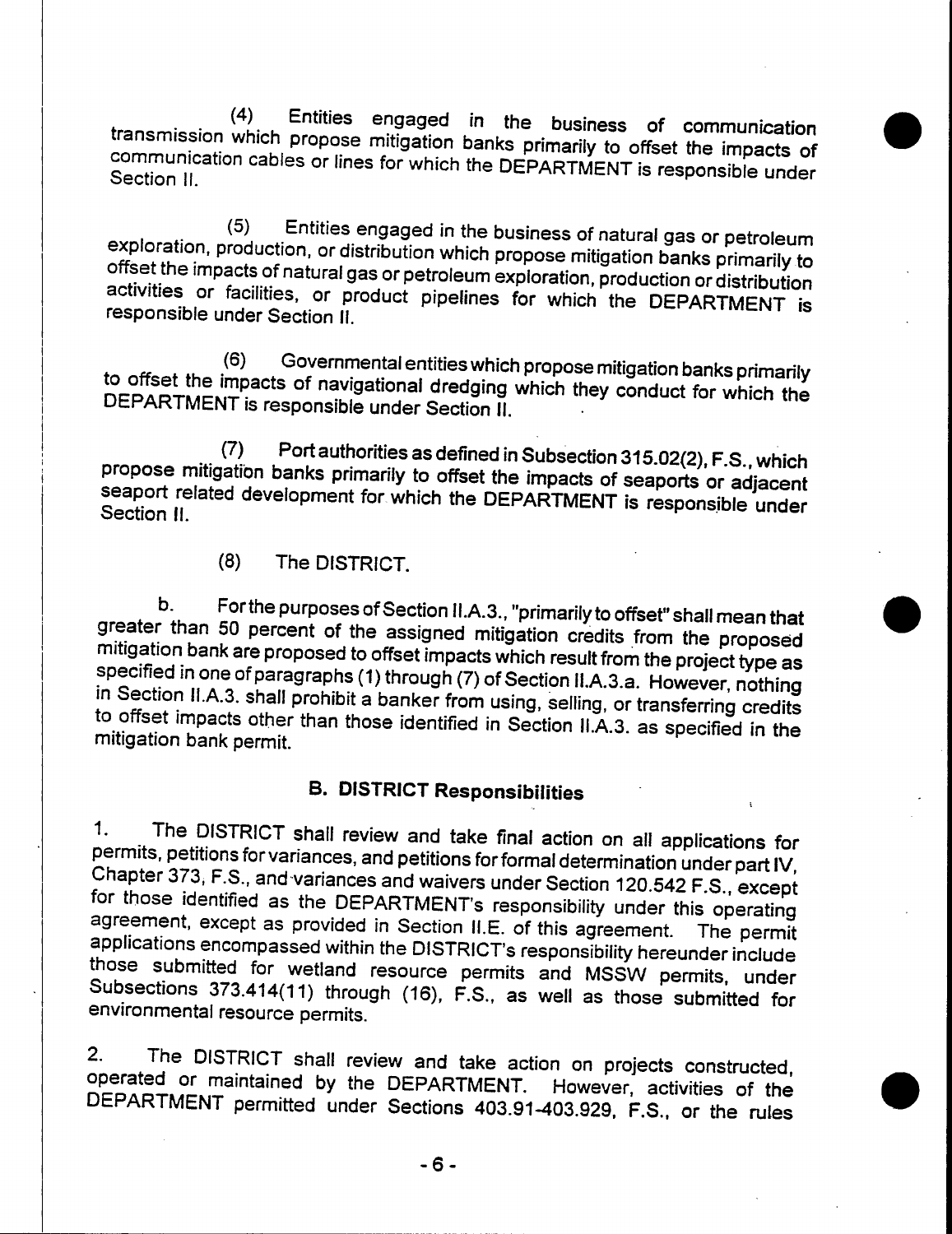adopted pursuant to those statutes, and activities of the DEPARTMENT which did not require a permit under such statutes or rules, shall not require a permit under Part IV of Chapter 373, F.S., provided such activities are part of a project which was commenced prior to October 3, 1995.

The DISTRICT shall provide the DEPARTMENT with copies of formal 3. determinations of the extent of wetlands or other surface waters issued by the **DISTRICT** 

## **C. Incorrectly Submitted Applications** and Petitions; Modifications

Permit applications, petitions for variances or waivers, and petitions for formal  $\mathbf{1}$ . determinations submitted to the incorrect agency pursuant to the terms of this operating agreement shall be returned to the applicant or with the applicant's concurrence, be forwarded to the correct agency. An application shall not be considered received for purposes of Subsection 120.60(1), F.S., until it is received by the correct agency. A refund of any submitted fee shall be made to the applicant. Prior to transferring the application, the incorrect receiving agency shall coordinate with the proper reviewing agency and the applicant in order to inform all parties that the application has been submitted incorrectly and is being either returned or forwarded.

Notwithstanding sections II.A. and II.B. of this agreement, permit modification  $2.$ requests shall be processed by the agency issuing the original permit. If the permit has been modified, the agency that issued the last modification to the permit shall process the modification. However, all modifications to permits shall be processed by the DEPARTMENT for:

Solid waste management facilities as described in Section II.A.1.a.;  $a.$ and

Mining projects as described in Section II.A.1.e., when the b. modification involves the addition of new lands to the permit or the expansion of mining activities into areas not previously approved for mining.

Seaports and seaport related development as described in Section  $C_{\cdot}$  $II.A.1.m.$ 

#### **D. Special Cases**

By written agreement between the DISTRICT and the DEPARTMENT, responsibilities may deviate from the responsibilities outlined in II.A., B., or C. above. Instances where this may occur include:

 $-7-$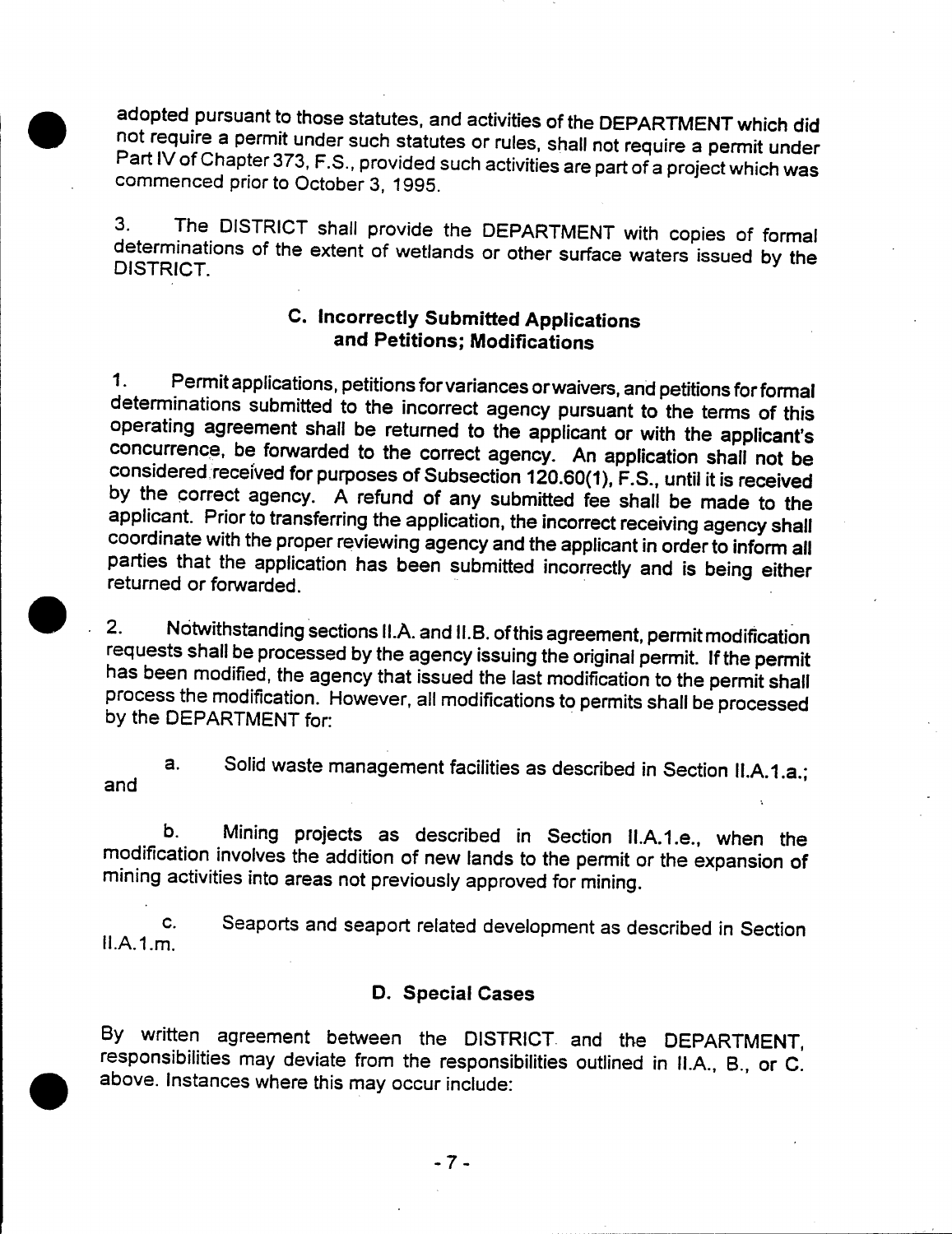An extensive regulatory history by either the DISTRICT or the  $1<sub>1</sub>$ DEPARTMENT with a particular project that would make a deviation result in more efficient and effective regulation;

Simplification of the regulation of a project that crosses water management  $2.$ district boundaries;

The incorrect agency has begun processing an application or petition and  $3<sub>1</sub>$ transfer of the application or petition would be inefficient; or

Circumstances in which a deviation would result in the application or petition  $4.$ being more efficiently or effectively processed.

The Governing Board may delegate authority to staff to execute special case agreements.

#### E. Aquaculture

Notwithstanding any other provision of this agreement, the division of responsibility for permitting, compliance, and enforcement of aquaculture facilities which are not exempt from Part IV, Chapter 373, F.S., and which require aquaculture general permits under Chapter 403, F.S., shall be pursuant to Sections 373.046 and 403.814, F.S. For aquaculture activities for which the DISTRICT has Chapter 403, F.S., general permitting authority, the DISTRICT shall also have the authority to issue letters determining that no permit is required and to perform compliance monitoring and enforcement activities.

## **III. DELEGATION OF AUTHORITY: MIXING ZONES,** ZONES OF DISCHARGE, VARIANCES

The DEPARTMENT delegates authority to the DISTRICT to review and take Α. final action on requests for zones of mixing in surface waters and zones of discharge in groundwater, in accordance with Sections 62-4.242, 62-4.244, 62-28.700, 62-522.400 and 62-522.410, F.A.C., when the requests are associated with a permit application for which the DISTRICT is responsible under the terms of this operating agreement.

The DEPARTMENT delegates the authority to the DISTRICT to take action В. on petitions for variances or waivers from state water quality standards in accordance with Sections 120.542, 373.414(17) and 403.201, F.S., when the petition is associated with a permit application for which the DISTRICT is responsible under the terms of this operating agreement.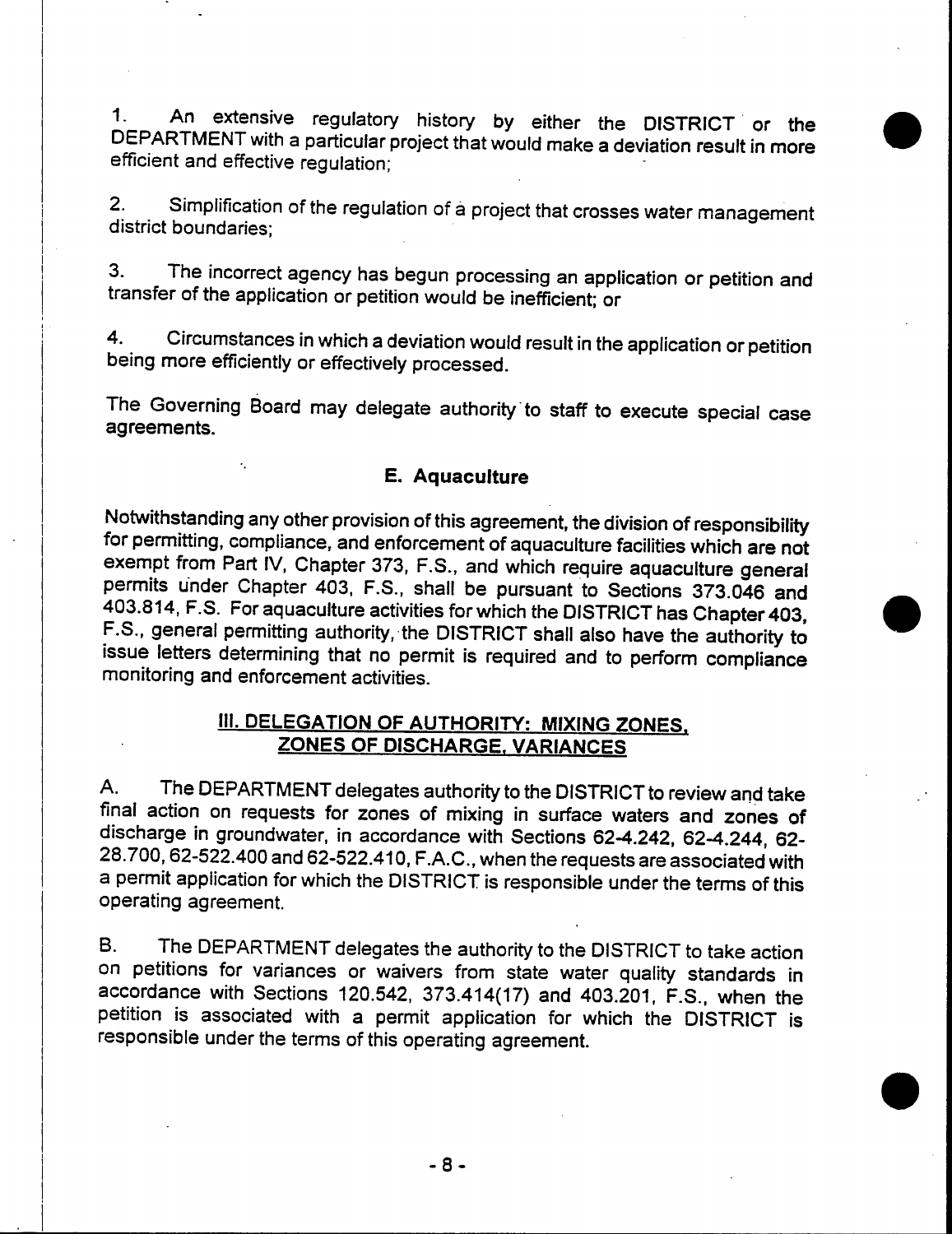# IV. COMPLIANCE MONITORING AND ENFORCEMENT

# A. Division of Responsibilities

Each agency shall perform compliance monitoring on all projects for which that agency has issued a permit, consent order, final order, or for which a consent final judgment or final judgment has been entered in order to determine compliance with the conditions thereof and will enforce said conditions by taking appropriate enforcement action where necessary. However if the DEPARTMENT or the DISTRICT modifies a permit previously issued by the other agency, pursuant to this operating agreement, the agency modifying the permit shall thereafter determine compliance with the permit and enforce all provisions or conditions of that permit.

Each agency shall investigate activities regulated under Part IV of Chapter 373, F.S., which are undertaken without the required permits, and take appropriate enforcement action, when it has permitting responsibilities for those activities under this operating agreement.

#### **B. Special Cases**

By written agreement between the DISTRICT and the DEPARTMENT,  $\mathbf 1$ . enforcement responsibilities for specific cases may deviate from the responsibilities outlined in Section IV.A. Instances where this may occur include:

The case also includes activities which may be violations of rules of a. the DEPARTMENT or DISTRICT that are not the subject of this agreement;

The case involves activities that cross water management district b. boundaries; or

Deviation would result in the case being more effectively or efficiently C. handled.

The Governing Board may delegate authority to staff to execute special case agreements.

#### **V. EMERGENCIES**

In a declared emergency, pooling of staff resources and deviations from the terms of this agreement may be in the best interest of public service and protecting or restoring property and environmental resources. Therefore, notwithstanding the divisions of responsibilities specified in this agreement, where the Governor has issued an Executive Order which declares an emergency and the DEPARTMENT and the DISTRICT have issued emergency orders to implement the Executive Order, either party to this agreement can review and take agency action on any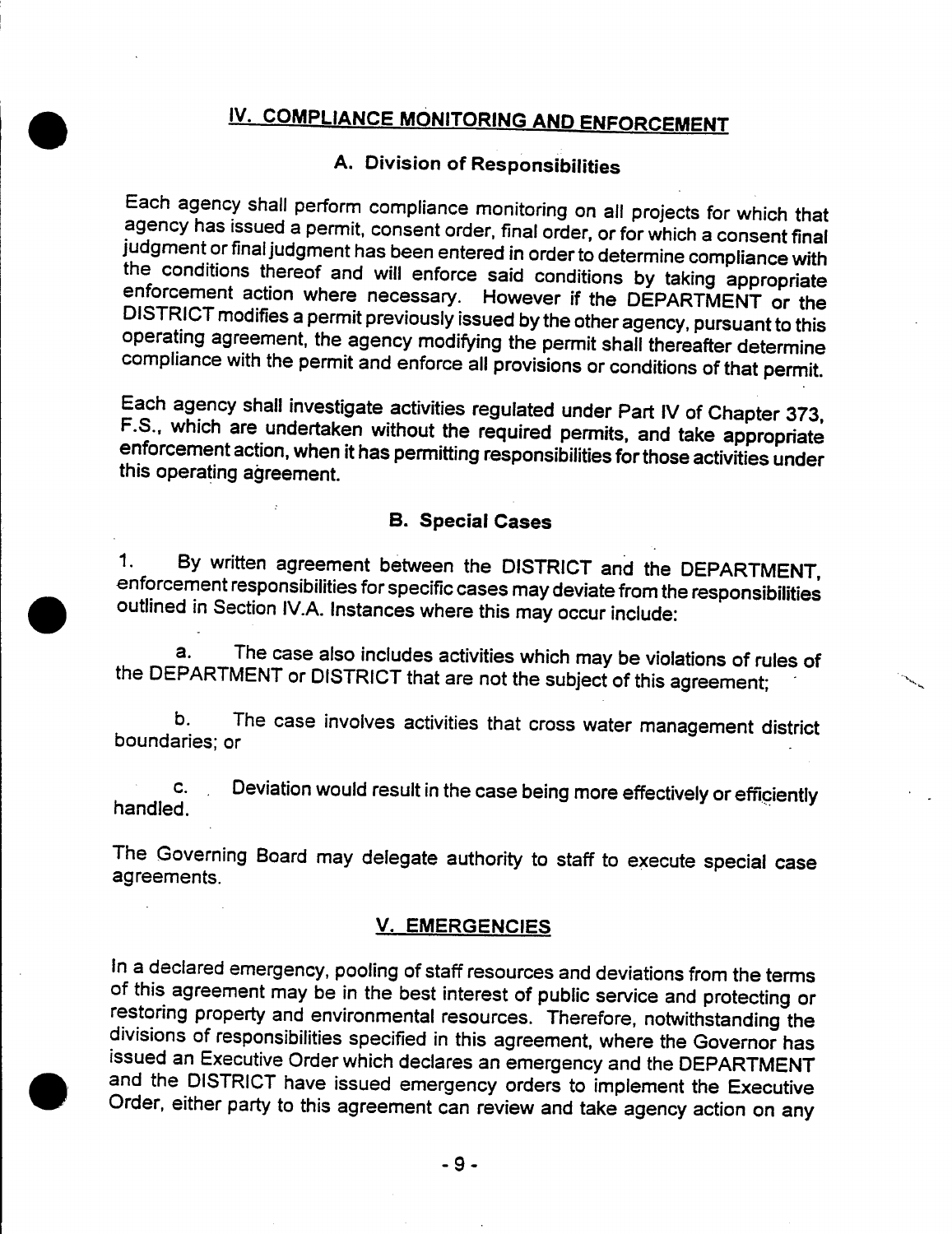activities regulated under Part IV of Chapter 373, F.S., that are authorized by an emergency order during the duration of the emergency orders of the DEPARTMENT and the DISTRICT.

## **VI. INTERAGENCY COMMITTEE**

In order to seek consistency in the Environmental Resource Permit (ERP) Program and to facilitate the implementation of the DEPARTMENT's responsibilities under Subsection 373.026(7), F.S., and Section 62-340.100, F.A.C., the DEPARTMENT and DISTRICT agree to form and participate in an ERP Committee (Committee). The Committee shall meet at least twice a year, but may meet more frequently as issues arise that require interagency coordination. The Committee shall provide a forum for the DEPARTMENT and water management districts to coordinate and communicate regarding the following:

Joint training efforts to maximize the use of training resources and a. ensure that adequate training is provided.

Promotion of consistent interpretation and implementation of ERP b. rules.

Proposed amendments to ERP rules. C.

d. Development of consistent ERP compliance and enforcement.

Future revisions to the DEPARTMENT and DISTRICT operating e. agreements regarding the ERP program.

 $f_{\cdot}$ Development of a statewide ERP data set and a computer data exchange methodology.

Such other activities which the Committee deems necessary or g. desirable to achieve and maintain the goals of this operating agreement.

### **VII. EFFECTIVE DATE**

A. This operating agreement shall take effect upon execution by both parties and adoption of rule amendments which incorporate this operating agreement by reference.

Applications, petitions, and enforcement cases, under Part IV of Chapter 373, В. F.S., which are pending on the effective date of this agreement shall continue to be processed by the agency to which application or petition was made or which initiated the enforcement case, except when the DISTRICT and the DEPARTMENT agree, and in the case of aquaculture activity the applicant also agrees, that an